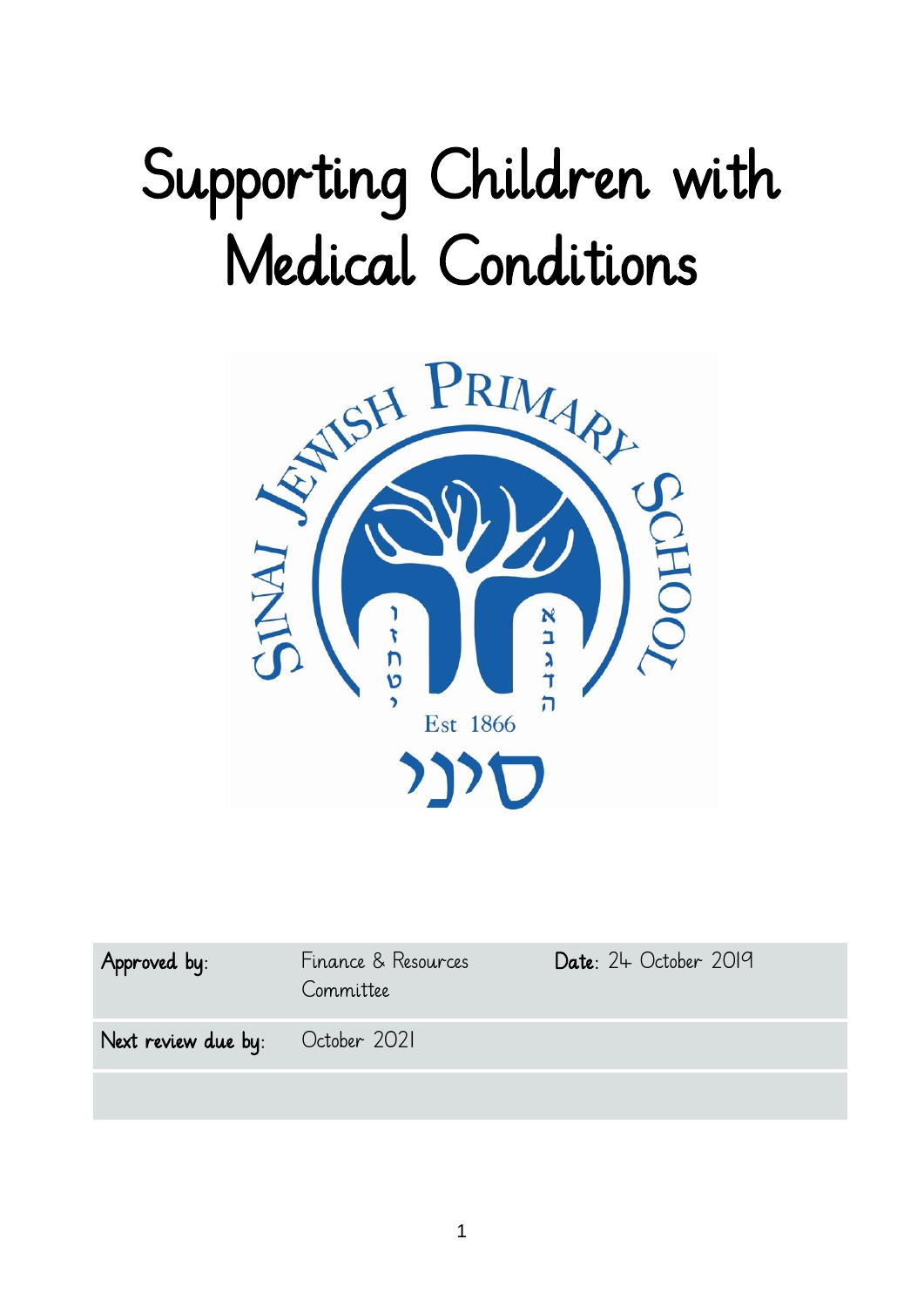## Contents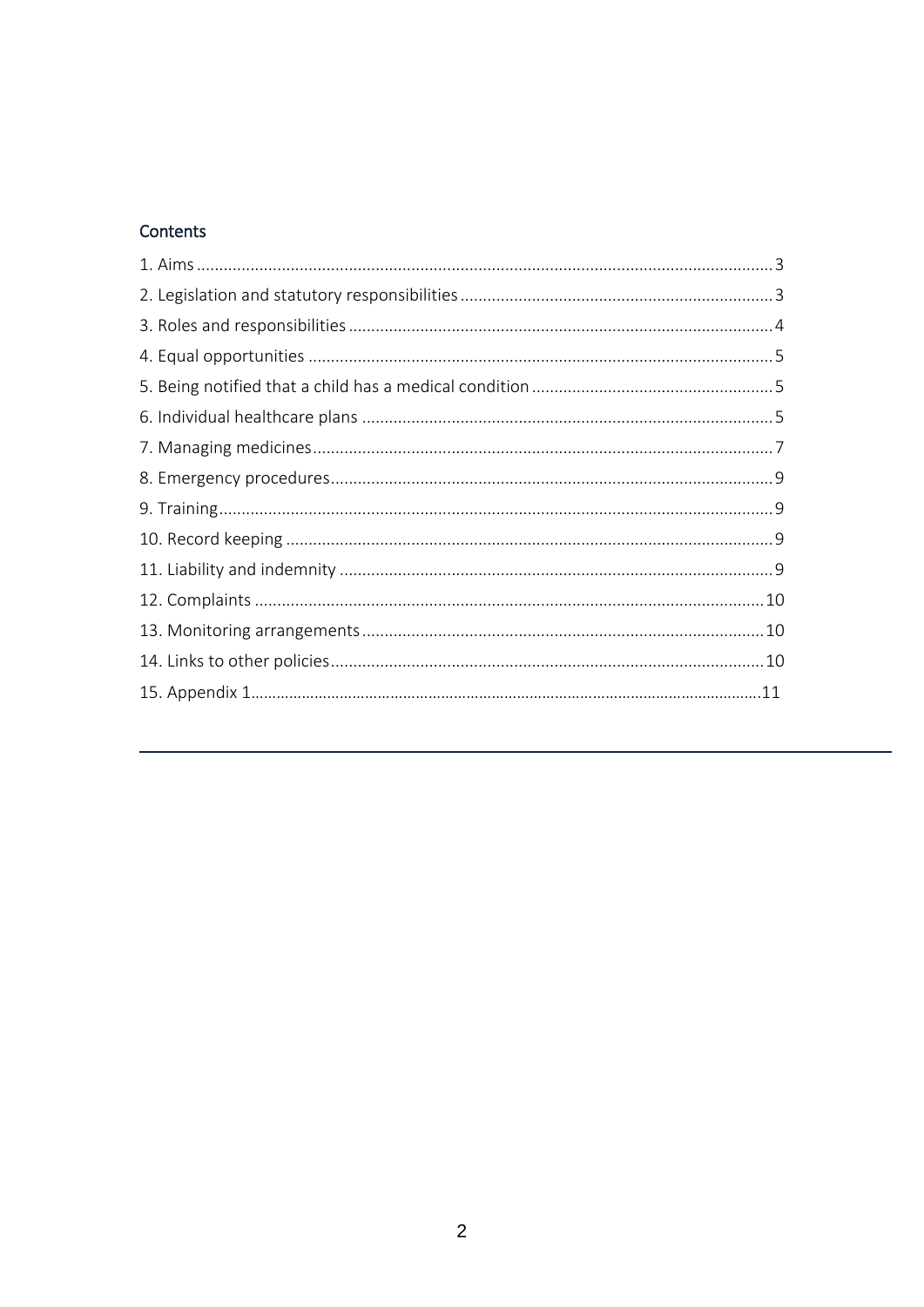Sinai Jewish Primary School is an inclusive community that welcomes and supports pupils with medical conditions.

Sinai Jewish Primary School understands that pupils can suffer from long term, short term, chronic and acute illnesses and will provide for all pupils without exception or discrimination. This includes both physical and mental health conditions.

Sinai Jewish Primary School provides all pupils with any medical condition the same opportunities as others at school, enabling them to play a full and active role in school life, remain healthy and achieve their academic potential.

We will help to ensure they can:

- Be healthy
- Stay safe
- Enjoy and achieve
- Make a positive contribution

#### 1. Aims

This policy aims to ensure that:

- Pupils, staff and parents understand how our school will support pupils with medical conditions
- Pupils with medical conditions are properly supported to allow them to access the same education as other pupils, including school trips and sporting activities

The governing board will implement this policy by:

- Making sure sufficient staff are suitably trained
- Making staff aware of pupil's condition, where appropriate
- Making sure there are cover arrangements to ensure someone is always available to support pupils with medical conditions
- Providing supply teachers with appropriate information about the policy and relevant pupils
- Developing and monitoring individual healthcare plans (IHPs)

## The named person with responsibility for implementing this policy is the School Welfare **Officer**

#### 2. Legislation and statutory responsibilities

This policy meets the requirements under [Section 100 of the Children and Families](http://www.legislation.gov.uk/ukpga/2014/6/part/5/crossheading/pupils-with-medical-conditions)  [Act 2014,](http://www.legislation.gov.uk/ukpga/2014/6/part/5/crossheading/pupils-with-medical-conditions) which places a duty on governing boards to make arrangements for supporting pupils at their school with medical conditions.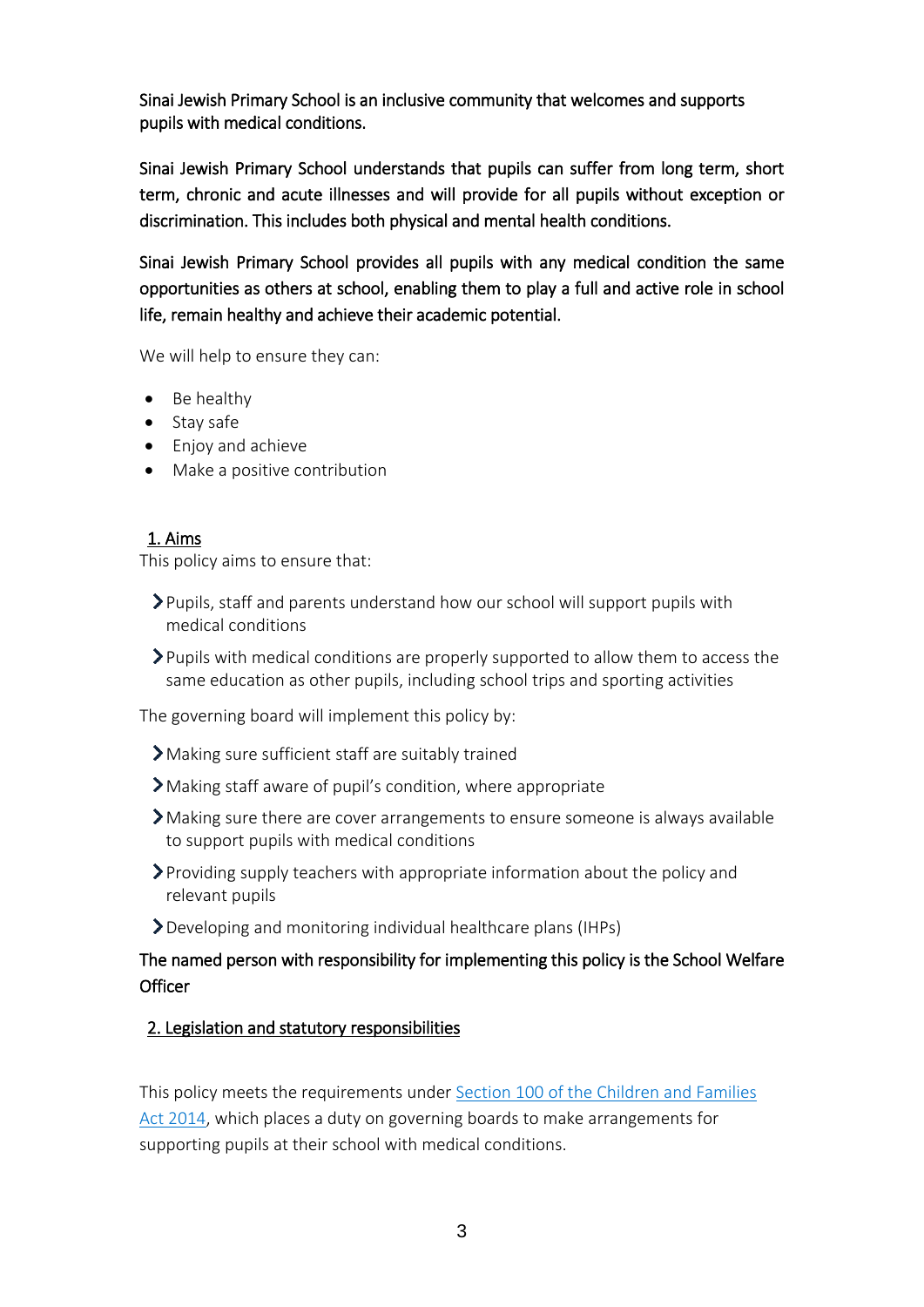It is also based on the Department for Education's statutory guidance: [Supporting](https://www.gov.uk/government/uploads/system/uploads/attachment_data/file/484418/supporting-pupils-at-school-with-medical-conditions.pdf)  [pupils at school with medical conditions.](https://www.gov.uk/government/uploads/system/uploads/attachment_data/file/484418/supporting-pupils-at-school-with-medical-conditions.pdf)

## 3. Roles and responsibilities

## 3.1 The governing board

The governing board has ultimate responsibility to make arrangements to support pupils with medical conditions. The governing board will ensure that sufficient staff have received suitable training and are competent before they are responsible for supporting children with medical conditions.

## 3.2 The Headteacher

The Headteacher will:

- Make sure all staff are aware of this policy and understand their role in its implementation
- Ensure that there is a sufficient number of trained staff available to implement this policy and deliver against all individual healthcare plans (IHPs), including in contingency and emergency situations
- Take overall responsibility for the development of IHPs
- Make sure that school staff are appropriately insured and aware that they are insured to support pupils in this way
- Ensure the Welfare Officer contacts the school nursing service in the case of any pupil who has a medical condition that may require support at school, but who has not yet been brought to the attention of the school nurse
- Ensure that systems are in place for obtaining information about a child's medical needs and that this information is kept up to date

# 3.3 Staff

Supporting pupils with medical conditions during school hours is not the sole responsibility of one person. Any member of staff may be asked to provide support to pupils with medical conditions, although they will not be required to do so. This includes the administration of medicines.

Those staff who take on the responsibility to support pupils with medical conditions will receive sufficient and suitable training, and will achieve the necessary level of competency before doing so.

Teachers will take into account the needs of pupils with medical conditions that they teach. All staff will know what to do and respond accordingly when they become aware that a pupil with a medical condition needs help.

## 3.4 Parents

Parents will:

Provide the school with sufficient and up-to-date information about their child's medical needs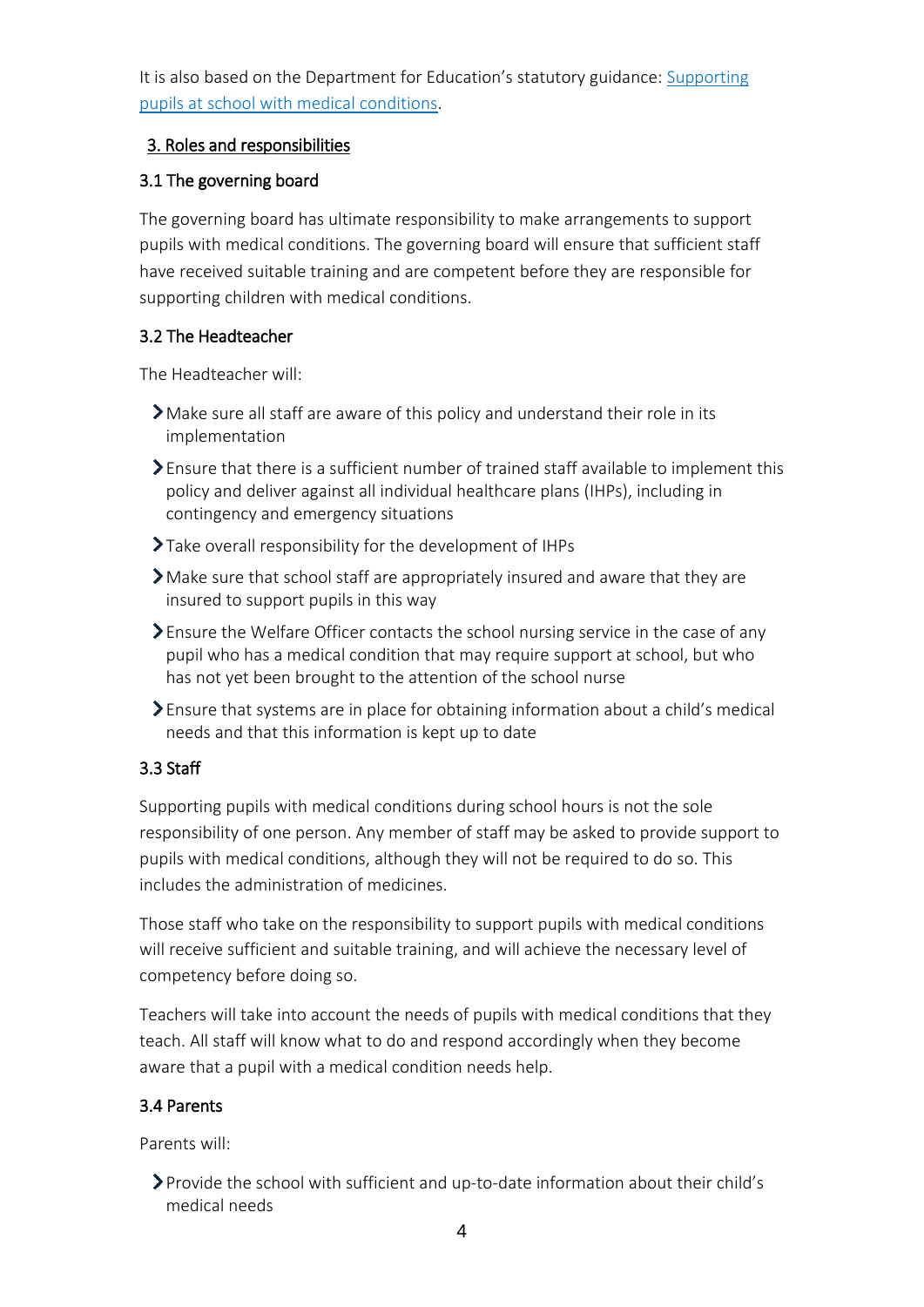- **>** Be involved in the development and review of their child's IHP and may be involved in its drafting
- $\sum$  Carry out any action they have agreed to as part of the implementation of the IHP e.g. provide medicines and equipment

## 3.5 Pupils

Pupils with medical conditions will often be best placed to provide information about how their condition affects them. Pupils should be fully involved in discussions about their medical support needs and contribute as much as possible to the development of their IHPs. They are also expected to comply with their IHPs.

## 3.6 School nurses and other healthcare professionals

It is our hope that our school nursing service will notify the school when a pupil has been identified as having a medical condition that will require support in school. This will be before the pupil starts school, wherever possible.

It is our desire that healthcare professionals, such as GPs and paediatricians, will liaise with the schools nurses and notify them of any pupils identified as having a medical condition.

## 4. Equal opportunities

Our school is clear about the need to actively support pupils with medical conditions to participate in school trips and visits, or in sporting activities, and not prevent them from doing so.

The school will consider what reasonable adjustments need to be made to enable these pupils to participate fully and safely on school trips, visits and sporting activities.

Risk assessments will be carried out so that planning arrangements take account of any steps needed to ensure that pupils with medical conditions are included. In doing so, pupils, their parents and any relevant healthcare professionals will be consulted.

## 5. Being notified that a child has a medical condition

When the school is notified that a pupil has a medical condition, the process outlined below will be followed to decide whether the pupil requires an IHP.

The school will make every effort to ensure that arrangements are put into place by the beginning of the relevant term for pupils who are new to our school.

See Appendix 1.

## 6. Individual healthcare plans

The Headteacher has overall responsibility for the development of IHPs for pupils with medical conditions. This has been delegated to the School Welfare Officer, Inclusion Leader and Assistant Headteacher

Plans will be reviewed at least annually, or earlier if there is evidence that the pupil's needs have changed.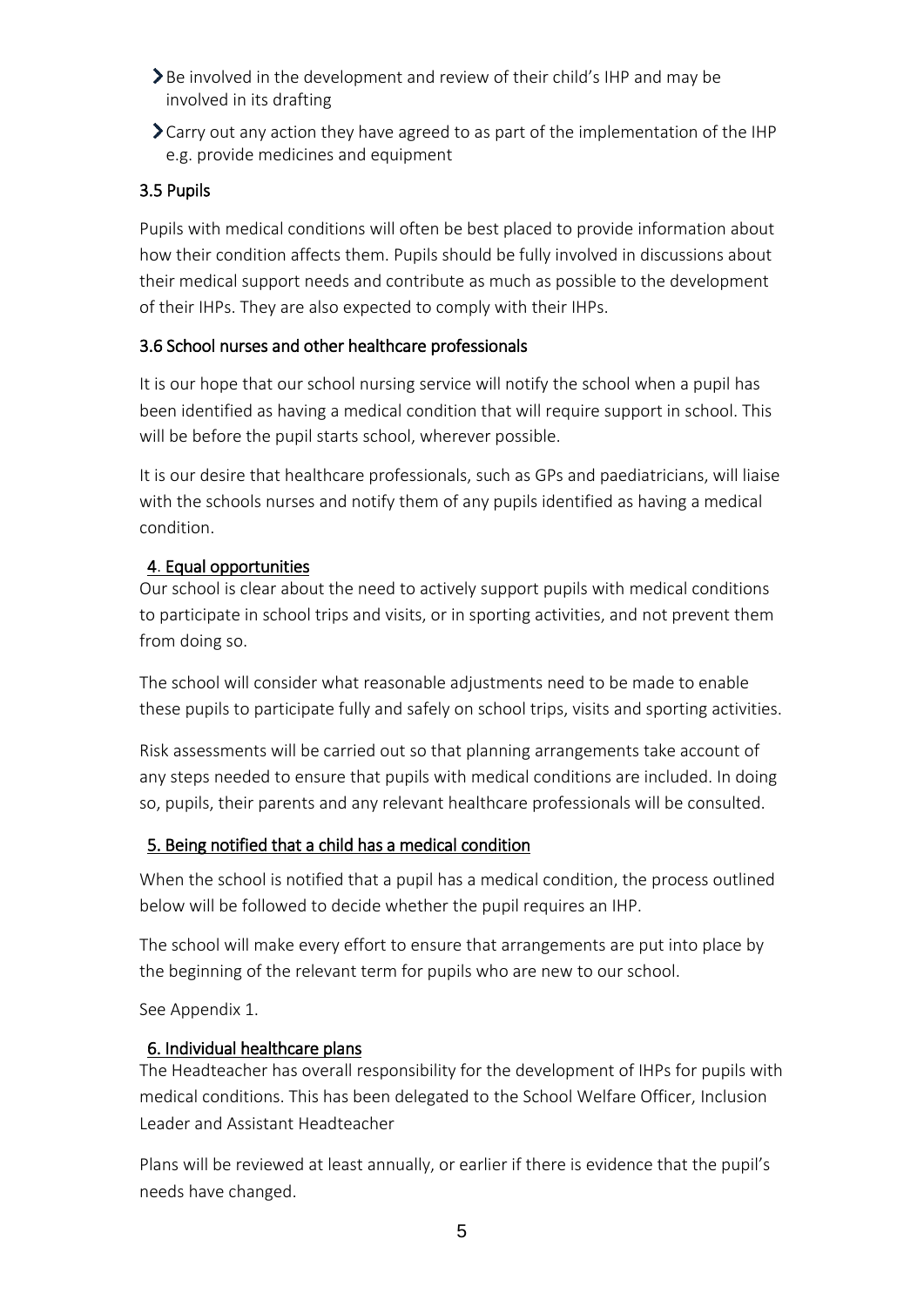Plans will be developed with the pupil's best interests in mind and will set out:

- What needs to be done
- When
- >By whom

Not all pupils with a medical condition will require an IHP. It will be agreed with a healthcare professional and the parents when an IHP would be inappropriate or disproportionate. This will be based on evidence. If there is not a consensus, the Headteacher will make the final decision.

Plans will be drawn up in partnership with the school, parents and a relevant healthcare professional, such as the school nurse, specialist or paediatrician, who can best advise on the pupil's specific needs. The pupil will be involved wherever appropriate.

IHPs will be linked to, or become part of, any statement of special educational needs (SEN) or education, health and care (EHC) plan. If a pupil has SEN but does not have a statement or EHC plan, the SEN will be mentioned in the IHP.

The level of detail in the plan will depend on the complexity of the child's condition and how much support is needed. The governing board and the staff named above, will consider the following when deciding what information to record on IHPs:

The medical condition, its triggers, signs, symptoms and treatments

- $\sum$  The pupil's resulting needs, including medication (dose, side effects and storage) and other treatments, time, facilities, equipment, testing, access to food and drink where this is used to manage their condition, dietary requirements and environmental issues, e.g. crowded corridors, travel time between lessons
- Specific support for the pupil's educational, social and emotional needs. For example, how absences will be managed, requirements for extra time to complete exams, use of rest periods or additional support in catching up with lessons, counselling sessions
- The level of support needed, including in emergencies. If a pupil is self-managing their medication, this will be clearly stated with appropriate arrangements for monitoring
- Who will provide this support, their training needs, expectations of their role and confirmation of proficiency to provide support for the pupil's medical condition from a healthcare professional, and cover arrangements for when they are unavailable
- Who in the school needs to be aware of the pupil's condition and the support required
- Arrangements for written permission from parents and the Headteacher for medication to be administered by a member of staff, or self-administered by the pupil during school hours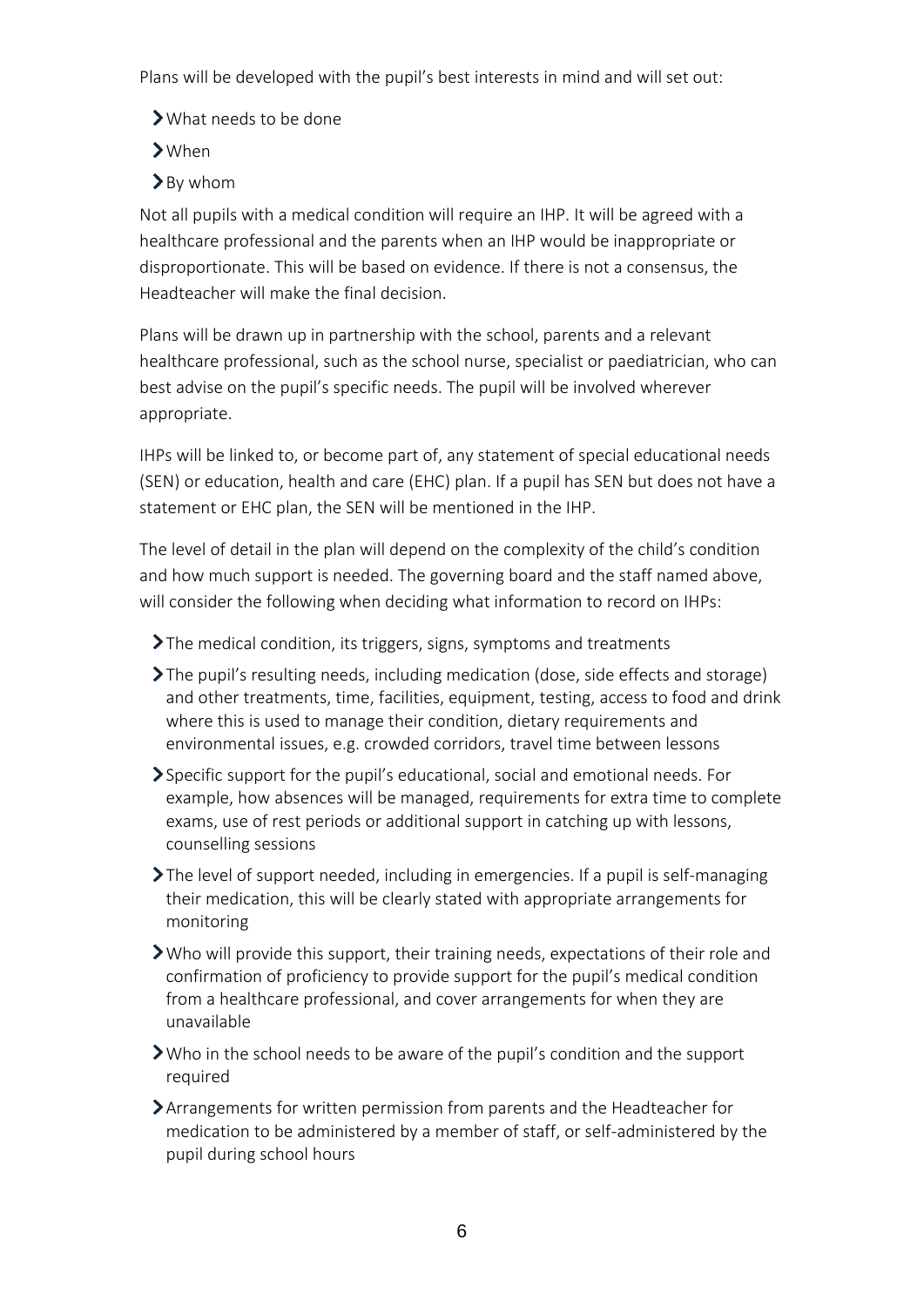- Separate arrangements or procedures required for school trips or other school activities outside of the normal school timetable that will ensure the pupil can participate, e.g. risk assessments
- Where confidentiality issues are raised by the parent/pupil, the designated individuals to be entrusted with information about the pupil's condition
- What to do in an emergency, including who to contact, and contingency arrangements

### 7. Managing medicines

Prescription medicines will only be administered at school:

- When it would be detrimental to the pupil's health or school attendance not to do so and
- Where we have parents' written consent

## The only exception to this is where the medicine has been prescribed to the pupil without the knowledge of the parents.

Pupils under 16 will not be given medicine containing aspirin unless prescribed by a doctor.

Anyone giving a pupil any medication (for example, for pain relief) will first check maximum dosages and when the previous dosage was taken. Parents will always be informed.

The school will only accept prescribed medicines that are:

- $\sum$ In-date
- Labelled
- Provided in the original container, as dispensed by the pharmacist, and include instructions for administration, dosage and storage

The school will accept insulin that is inside an insulin pen or pump rather than its original container, but it must be in date.

All medicines will be stored safely. Medicines and devices such as asthma inhalers, blood glucose testing meters and adrenaline pens will always be readily available to pupils and not locked away.

Medicines will be returned to parents to arrange for safe disposal when no longer required.

# 7.1 Controlled drugs

[Controlled drugs](http://www.nhs.uk/chq/Pages/1391.aspx?CategoryID=73) are prescription medicines that are controlled under the [Misuse of](http://www.legislation.gov.uk/uksi/2001/3998/schedule/1/made)  [Drugs Regulations 2001](http://www.legislation.gov.uk/uksi/2001/3998/schedule/1/made) and subsequent amendments, such as morphine or methadone.

A pupil who has been prescribed a controlled drug may have it in their possession if they are competent to do so, but they must not pass it to another pupil to use. All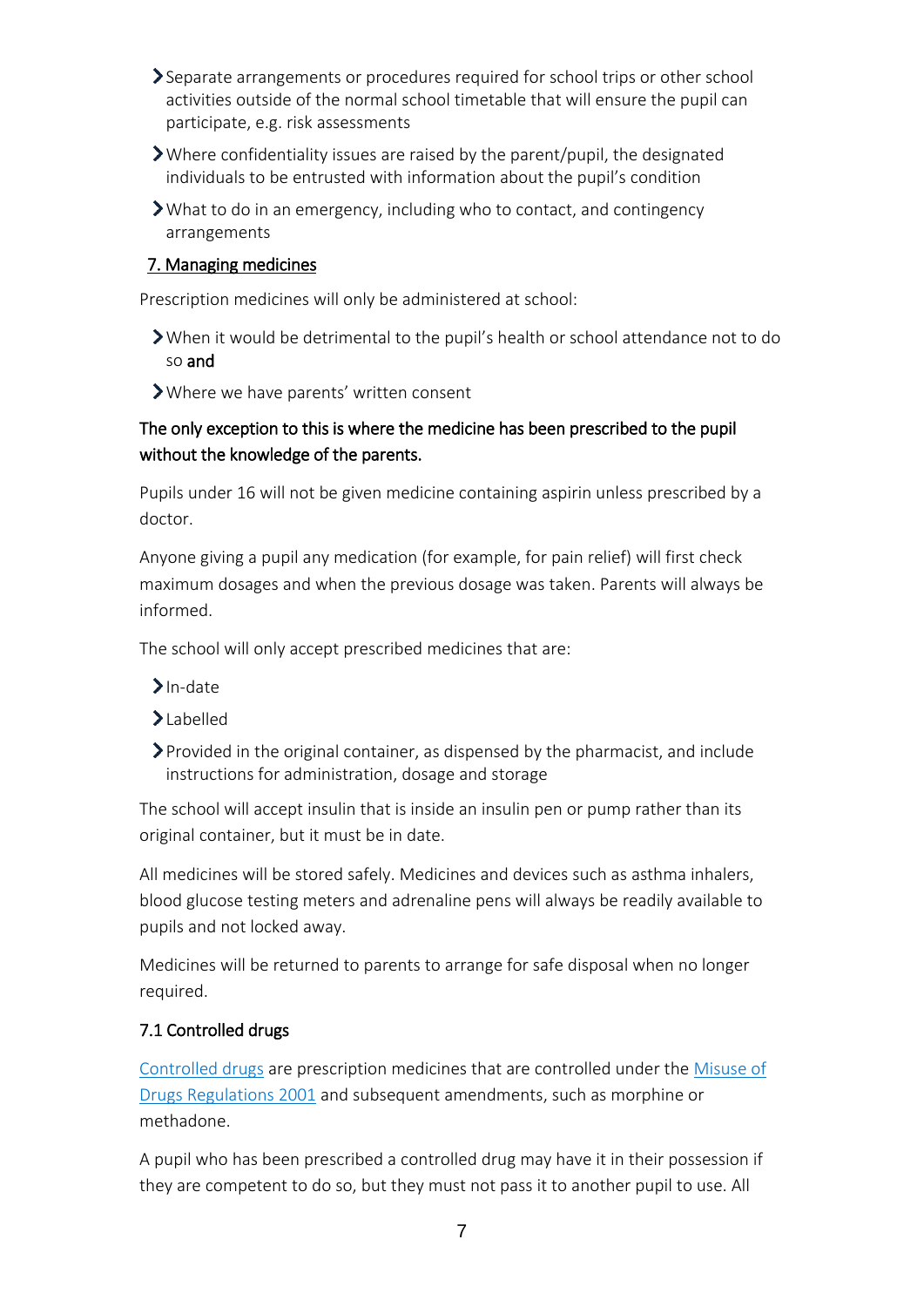other controlled drugs are kept in a secure cupboard in the school office and only named staff have access.

Controlled drugs will be easily accessible in an emergency and a record of any doses used and the amount held will be kept.

## 7.2 Pupils managing their own needs

Pupils who are competent will be encouraged to take responsibility for managing their own medicines and procedures. This will be discussed with parents and it will be reflected in their IHPs.

Pupils will be allowed to carry their own medicines and relevant devices wherever possible. Staff will not force a pupil to take a medicine or carry out a necessary procedure if they refuse, but will follow the procedure agreed in the IHP and inform parents so that an alternative option can be considered, if necessary.

### 7.3 Unacceptable practice

School staff should use their discretion and judge each case individually with reference to the pupil's IHP, but it is generally not acceptable to:

- Prevent pupils from easily accessing their inhalers and medication, and administering their medication when and where necessary
- Assume that every pupil with the same condition requires the same treatment
- $\sum$  Ignore the views of the pupil or their parents
- $\sum$ Ignore medical evidence or opinion (although this may be challenged)
- Send children with medical conditions home frequently for reasons associated with their medical condition or prevent them from staying for normal school activities, including lunch, unless this is specified in their IHPs
- $\blacktriangleright$  If the pupil becomes ill, send them to the school office or medical room unaccompanied or with someone unsuitable
- Penalise pupils for their attendance record if their absences are related to their medical condition, e.g. hospital appointments
- $\triangleright$  Prevent pupils from drinking, eating or taking toilet or other breaks whenever they need to in order to manage their medical condition effectively
- Require parents, or otherwise make them feel obliged, to attend school to administer medication or provide medical support to their pupil, including with toileting issues. No parent should have to give up working because the school is failing to support their child's medical needs
- Prevent pupils from participating, or create unnecessary barriers to pupils participating in any aspect of school life, including school trips, e.g. by requiring parents to accompany their child
- Administer, or ask pupils to administer, medicine in school toilets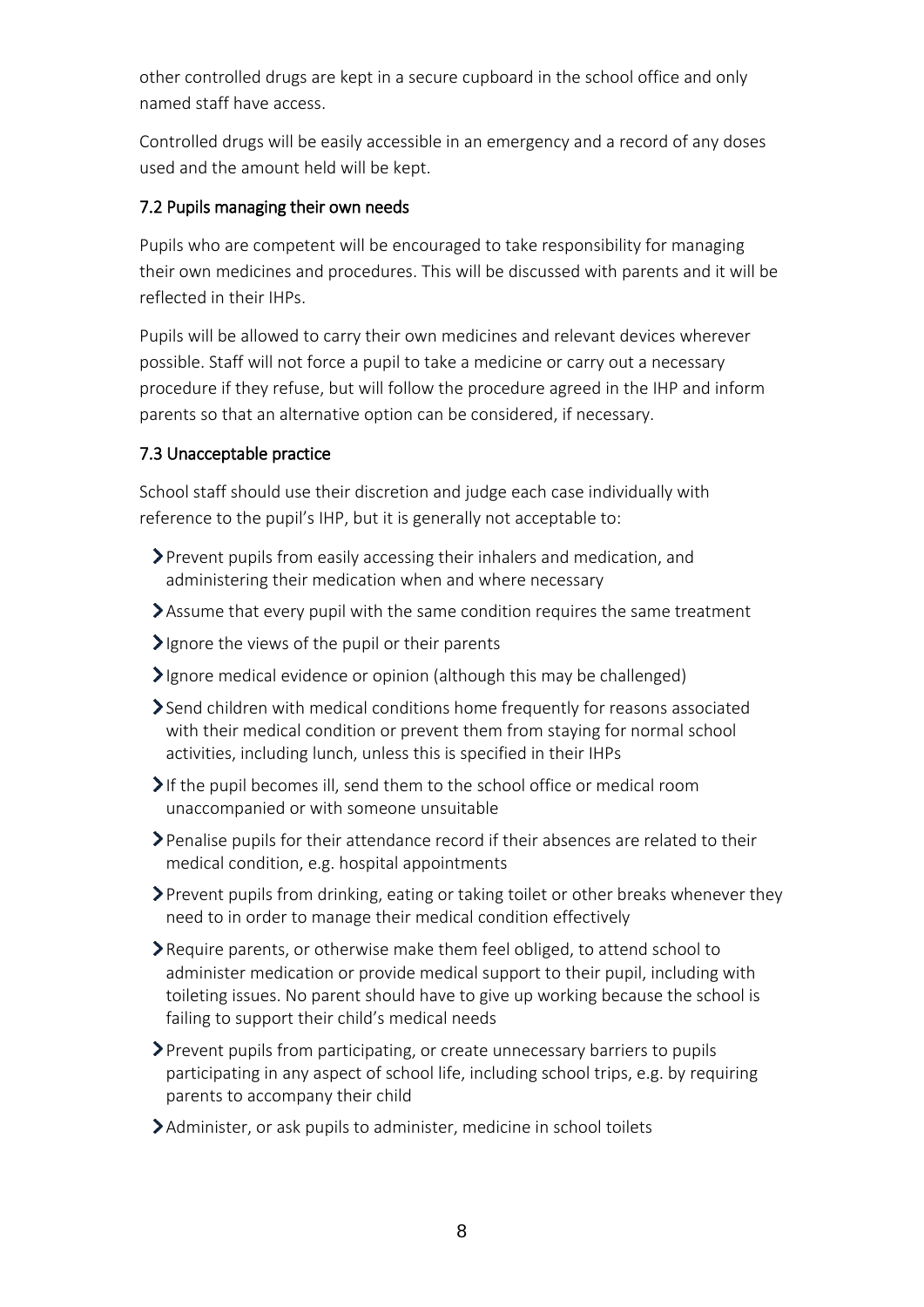## 8. Emergency procedures

Staff will follow the school's normal emergency procedures (for example, calling 999). All pupils' IHPs will clearly set out what constitutes an emergency and will explain what to do.

If a pupil needs to be taken to hospital, staff will stay with the pupil until the parent arrives, or accompany the pupil to hospital by ambulance.

## 9. Training

Staff who are responsible for supporting pupils with medical needs will receive suitable and sufficient training to do so.

The training will be identified during the development or review of IHPs. Staff who provide support to pupils with medical conditions will be included in meetings where this is discussed.

The relevant healthcare professionals will lead on identifying the type and level of training required and will agree this with the Headteacher. Training will be kept up to date.

Training will:

- Supersupering Sharelling that staff are competent and have confidence in their ability to support the pupils
- Fulfil the requirements in the IHPs
- **>Help staff to have an understanding of the specific medical conditions they are** being asked to deal with, their implications and preventative measures

Healthcare professionals will provide confirmation of the proficiency of staff in a medical procedure, or in providing medication.

All staff will receive training so that they are aware of this policy and understand their role in implementing it, for example, with preventative and emergency measures so they can recognise and act quickly when a problem occurs. This will be provided for new staff during their induction.

## 10. Record keeping

The governing board will ensure that written records are kept of all medicine administered to pupils. Parents will be informed if their pupil has been unwell at school.

IHPs are kept in a readily accessible place which all staff are aware of.

# 11. Liability and indemnity

The governing board will ensure that the appropriate level of insurance is in place and appropriately reflects the school's level of risk.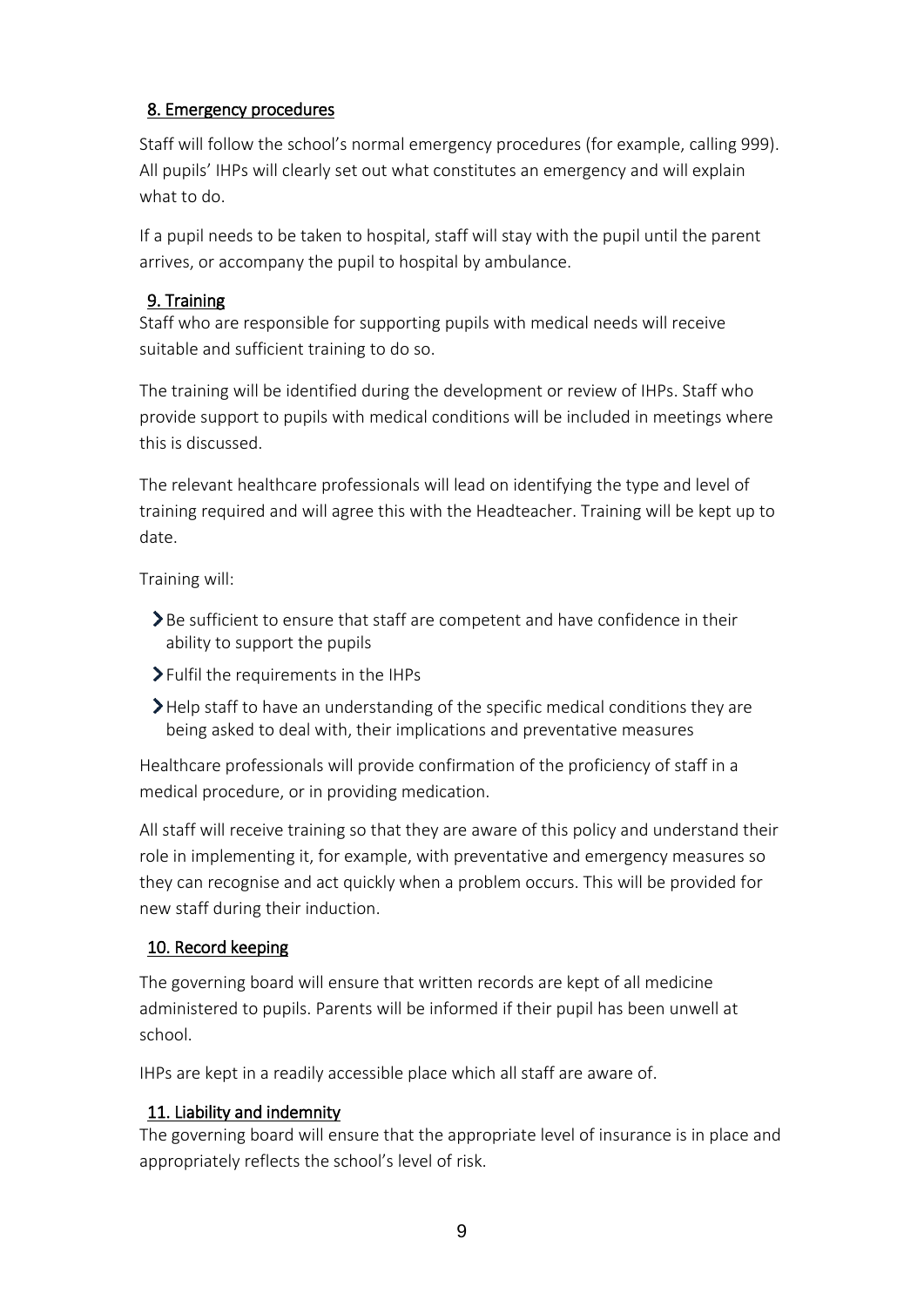The details of the school's insurance policy are: Ecclesiastical – through the following broker:

David Gibson – Dip CII Account Executive Stackhouse Poland Limited (incorporating Lucas Fettes & Partners)

| Email:       | davidgibson@stackhouse.co.uk                    |
|--------------|-------------------------------------------------|
| Direct Dial: | 0117 989 8309                                   |
| Mobile:      | 0797 263 8309                                   |
| Address:     | Shore House, 68 Westbury Hill, Bristol, BS9 3AA |
| Website:     | www.stackhouse.co.uk                            |

## 12. Complaints

Parents with a complaint about their child's medical condition should discuss these directly with the Headteacher in the first instance. If the Headteacher cannot resolve the matter parents will be directed to the school's complaints procedure.

## 13. Monitoring arrangements

This policy will be reviewed and approved by the governing board every 2 years.

## 14. Links to other policies

This policy links to the following policies:

- Accessibility plan
- Complaints
- Equality
- >First Aid
- > Health and safety
- >Safeguarding